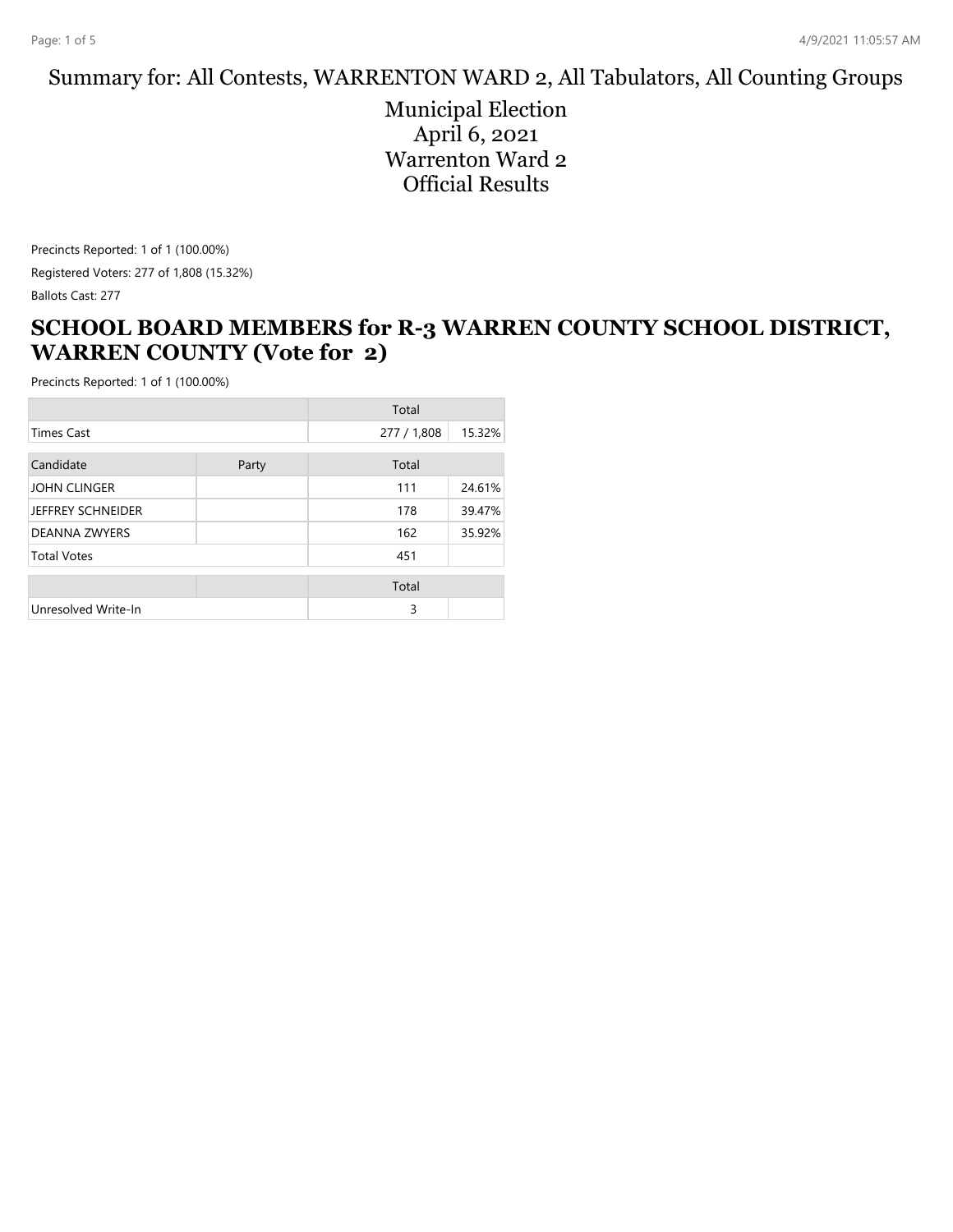# **MAYOR for CITY OF WARRENTON, WARREN COUNTY (Vote for 1)**

|                       |       | Total       |        |
|-----------------------|-------|-------------|--------|
| Times Cast            |       | 277 / 1,808 | 15.32% |
| Candidate             | Party | Total       |        |
| <b>ERIC SCHLEUTER</b> |       | 158         | 59.85% |
| SHERYL CULLOM         |       | 106         | 40.15% |
| <b>Total Votes</b>    |       | 264         |        |
|                       |       | Total       |        |
| Unresolved Write-In   |       | 0           |        |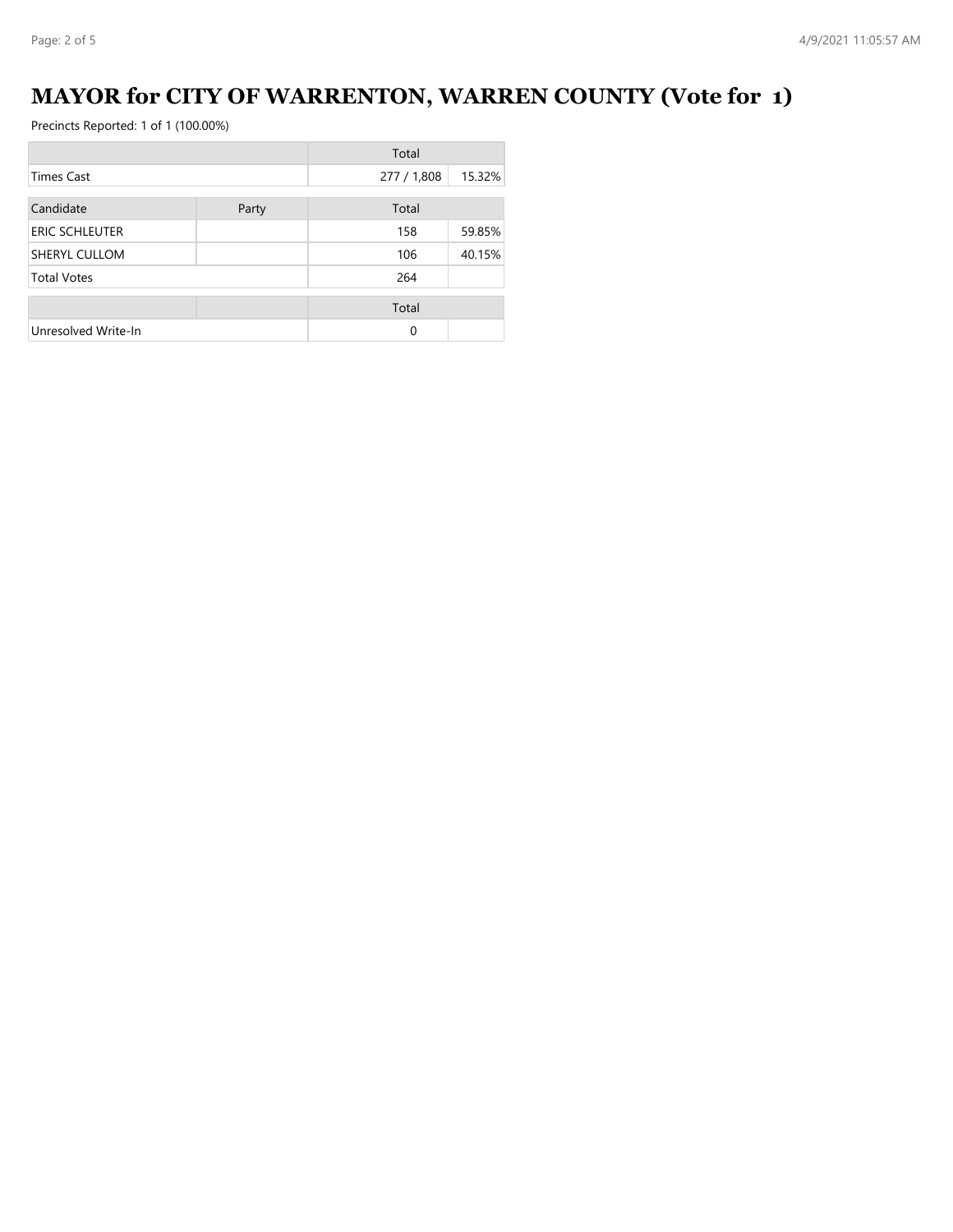#### **ALDERMAN for CITY OF WARRENTON WARD TWO, WARREN COUNTY (Vote for 1)**

|                      |       | Total       |        |
|----------------------|-------|-------------|--------|
| <b>Times Cast</b>    |       | 277 / 1,808 | 15.32% |
| Candidate            | Party | Total       |        |
| <b>STEVEN CULLOM</b> |       | 149         | 57.98% |
| <b>GARY L AUCH</b>   |       | 108         | 42.02% |
| <b>Total Votes</b>   |       | 257         |        |
|                      |       | Total       |        |
| Unresolved Write-In  |       | $\Omega$    |        |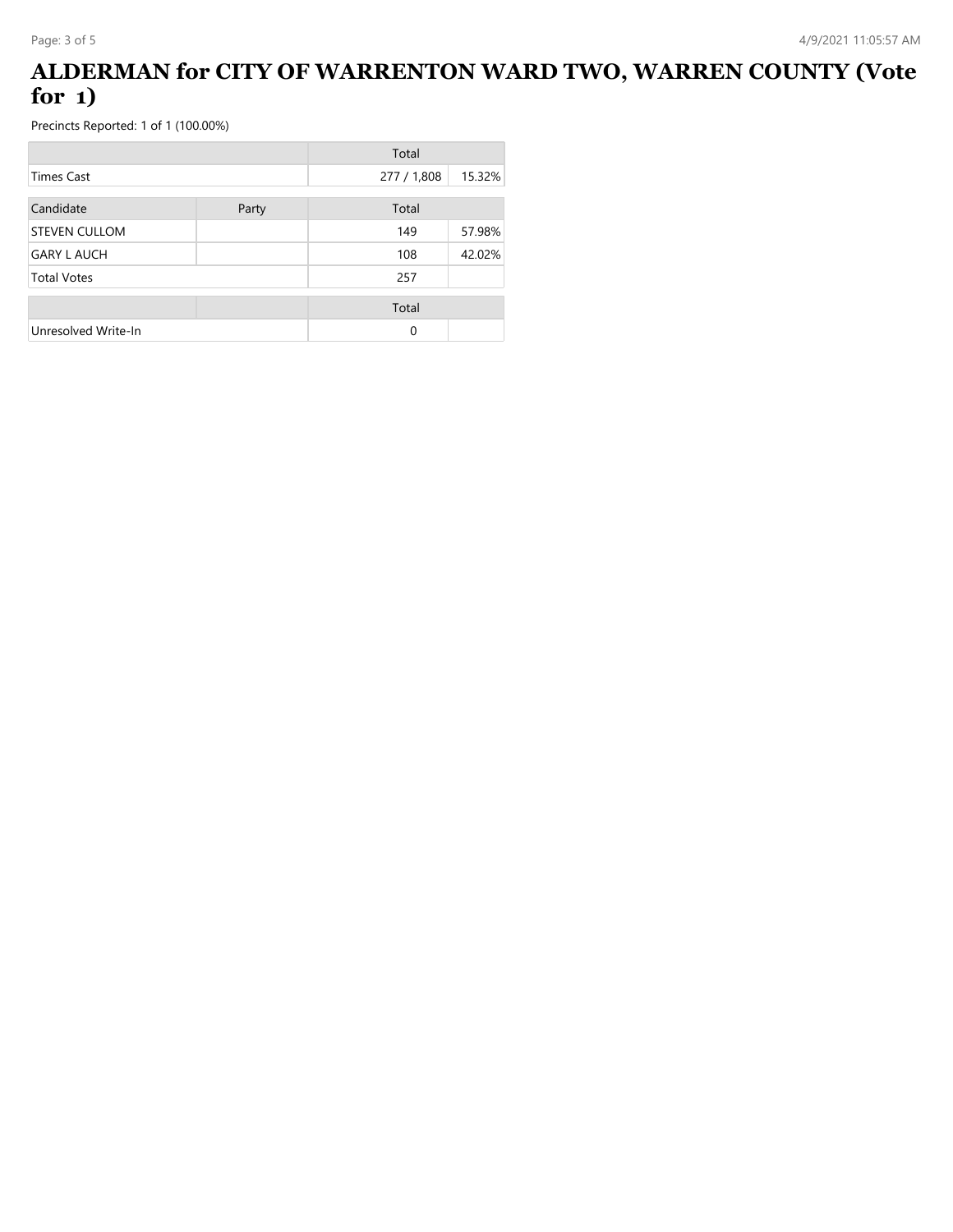## **BOARD OF DIRECTORS for WARRENTON FIRE PROTECTION DISTRICT, WARREN COUNTY (Vote for 2)**

|                       |       | Total       |        |
|-----------------------|-------|-------------|--------|
| Times Cast            |       | 277 / 1,808 | 15.32% |
| Candidate             | Party | Total       |        |
| <b>STACEY BLONDIN</b> |       | 197         | 58.28% |
| <b>JIM SHARP</b>      |       | 141         | 41.72% |
| <b>Total Votes</b>    |       | 338         |        |
|                       |       | Total       |        |
| Unresolved Write-In   |       | 3           |        |